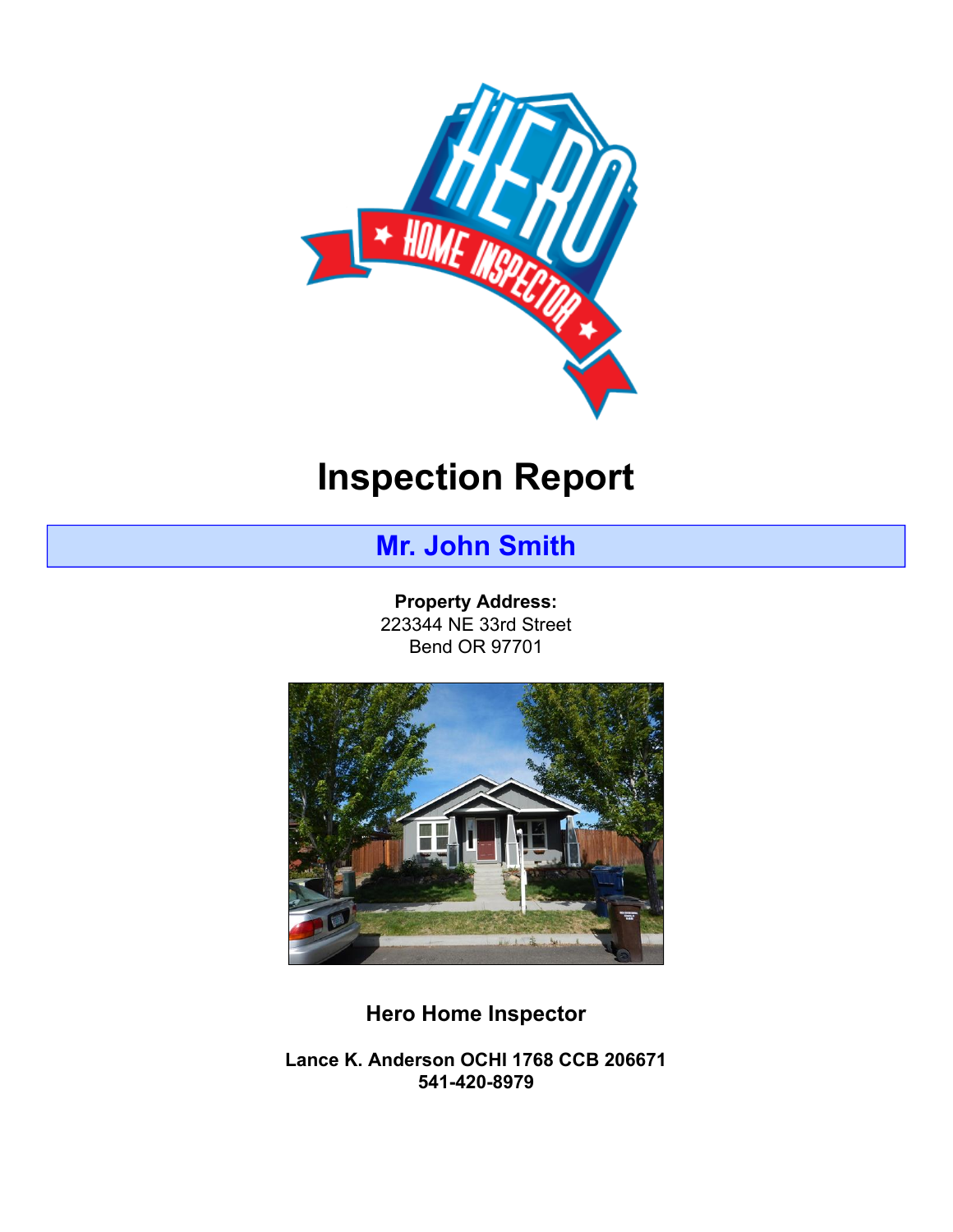| Date: 5/4/15 |  |  |
|--------------|--|--|
|--------------|--|--|

**Property:** 223344 NE 33rd Street Bend OR 97701

**Time:** 10:00 **Report ID:** 

**Customer:** Mr. John Smith **Real Estate Professional:** Pro Agent wesellhouses

# **Comment Key or Definitions**

The following definitions of comment descriptions represent this inspection report. All comments by the inspector should be considered before purchasing this home. Any recommendations by the inspector to repair or replace suggests a second opinion or further inspection by a qualified contractor. All costs associated with further inspection fees and repair or replacement of item, component or unit should be considered before you purchase the property.

**Appears Serviceable (AS):** I visually observed the item, component or unit and if no other comments were made then it appeared to be functioning as intended allowing for normal wear and tear.

**Not Present (NP):** This item, component or unit is not in this home or building.Inspected (NI)= I did not inspect this item, component or unit and made no representations of whether or not it was as intended and will state a reason for not inspecting.

**Maintenance (MA):** Item warrants additional attention or standard maintenance consistent with the age of the home or common wear and tear.

**Repair or Replace (RR):** The item, component or unit is not functioning as intended, or needs further inspection by a qualified contractor. Items, components or units that can be repaired to satisfactory condition may not need replacement.

**Unfinished Condition (UC):** The item, component or unit is missing, incomplete and/or in the process of being finished. As a result we were unable to fully test, inspect or view the finished product. Consider calling for a re-inspection of these items after completed or the utilities are restored.

| In Attendance:                        | Type of building:       | Approximate age of building: |
|---------------------------------------|-------------------------|------------------------------|
| Customer and their agent              | Single Family (1 story) | Over 10 Years                |
| <b>Home Faces:</b>                    | Temperature:            | Weather:                     |
| East                                  | Over <sub>65</sub>      | Partly Cloudy, Clear         |
| <b>Ground/Soil surface condition:</b> | Rain in last 3 days:    |                              |
| Dry                                   | No                      |                              |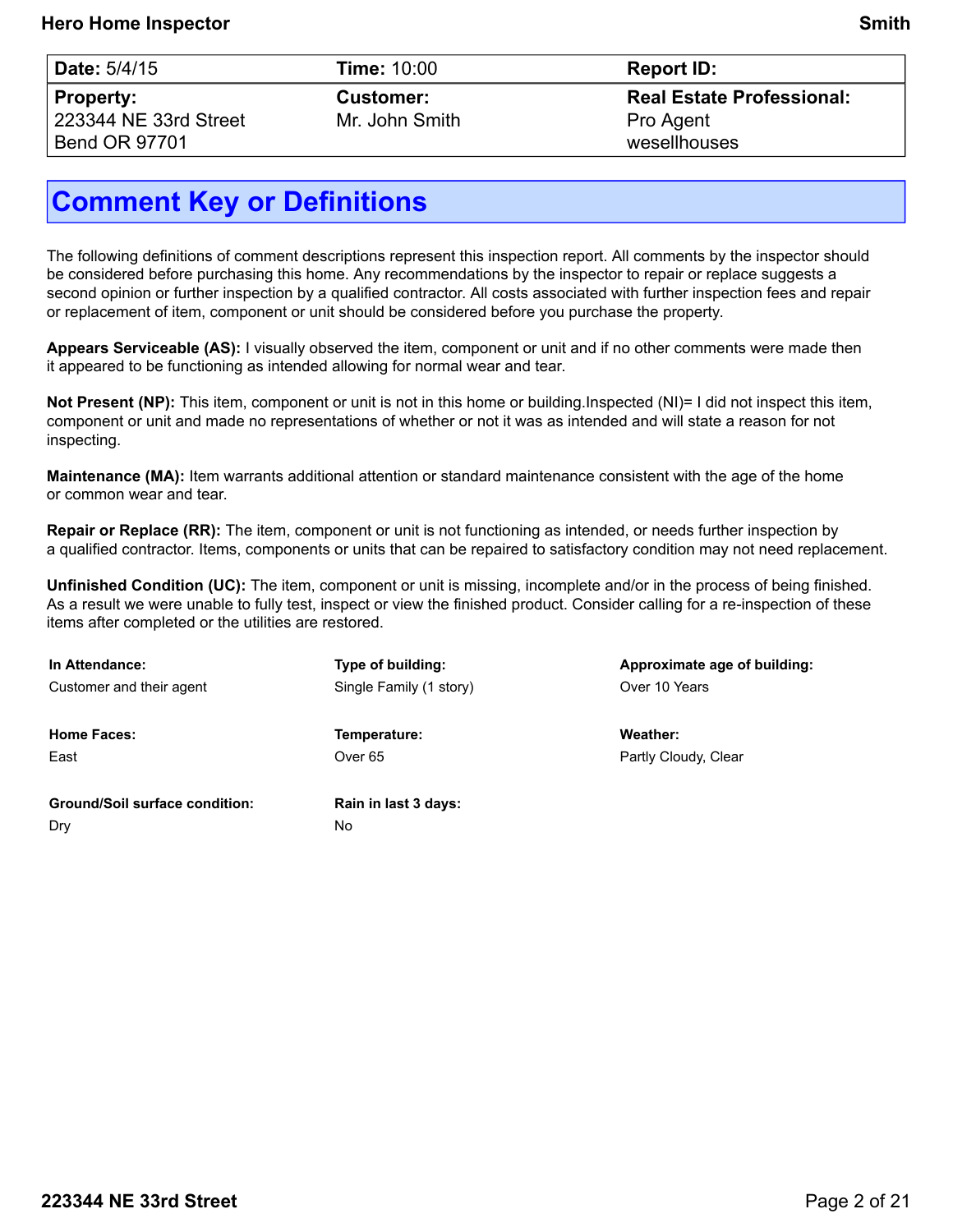## **1. Roofing / Chimneys / Roof Structure and Attic**

The home inspector shall observe: Roof covering; Roof drainage systems; Flashings; Skylights, chimneys, and roof penetrations; and Signs of' leaks or abnormal condensation on building components. The home inspector shall: Describe the type of roof covering materials; and Report the methods used to observe the roofing. The home inspector is not required to: Walk on the roofing; or Observe attached accessories including but not limited to solar systems, antennae, and lightning arrestors.

AS= Appears Serviceable, NP= Not Present, NI= Not Inspected, MA= Maintenance, RR= Repair or Replace, UC= Unfinished Condition

### **AS NP NI MA RR UC Items**

| А. | <b>Roof Coverings</b><br>Viewed roof covering from: Walked roof<br><b>Roof Covering: Architectural</b>                           |
|----|----------------------------------------------------------------------------------------------------------------------------------|
| В. | <b>Flashings</b>                                                                                                                 |
| C. | <b>Skylights, Chimneys and Roof Penetrations</b><br><b>Chimney (exterior):</b> N/A, Metal Flue Pipe<br><b>Sky Light(s): None</b> |
| D. | <b>Roof Ventilation</b><br><b>Roof Ventilation: Passive</b><br><b>Comments:</b><br>View of roof and vents.                       |



D. Item 1(Picture)



### **E. Roof Drainage Systems (gutters and downspouts) Comments:**

The house does not have gutter or downspout system. Inspector advises having roof drainage system installed to avoid possible water intrusion in foundation.



#### **F. Roof Structure and Attic (Report leak signs or condensation)**

#### **AS NP NI MA RR UC Items**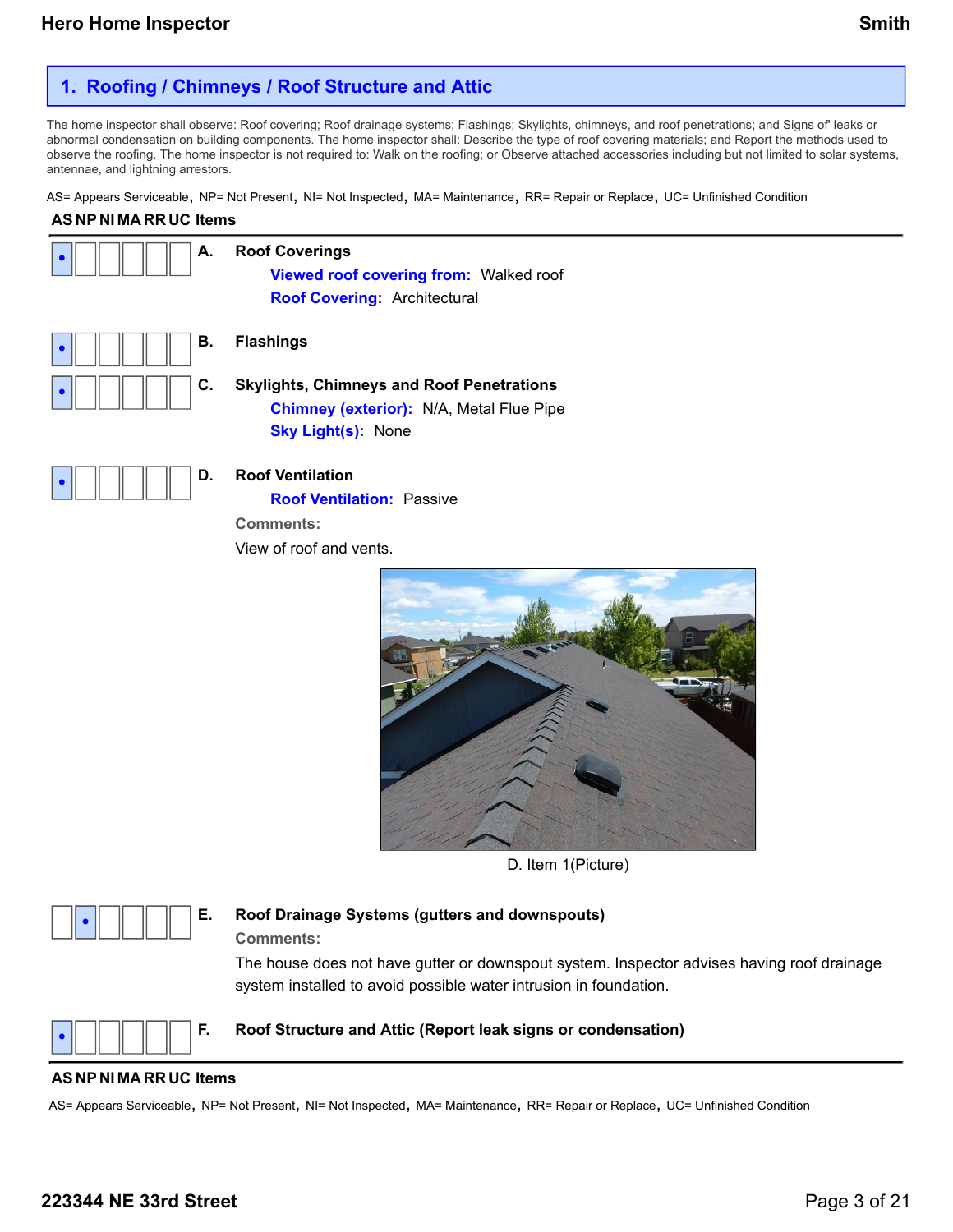**Roof-Type:** Gable

**Method used to observe attic:** Walked **Roof Structure:** Engineered wood trusses **Ceiling Structure:** Not visible **Attic info:** Attic access, Light in attic, No Storage, Attic hatch **Attic Insulation:** Blown, R-30 or better Extra Info : Fiberglass Insulation: 12-14" in depth

#### **G. Ventilation Fans and Thermostatic Controls (Attic)**



### **H. Insulation in Attic**

**Comments:**

View of attic insulation.



H. Item 1(Picture)



### **I. Visible Electric Wiring in Attic**

#### **AS NP NI MA RR UC Items**

AS= Appears Serviceable, NP= Not Present, NI= Not Inspected, MA= Maintenance, RR= Repair or Replace, UC= Unfinished Condition

The roof of the home was inspected and reported on with the above information. While the inspector makes every effort to find all areas of concern, some areas can go unnoticed. Roof coverings and skylights can appear to be leak proof during inspection and weather conditions. Our inspection makes an attempt to find a leak but sometimes cannot. Please be aware that the inspector has your best interest in mind. Any repair items mentioned in this report should be considered before purchase. It is recommended that qualified contractors be used in your further inspection or repair issues as it relates to the comments in this inspection report.

### **2. Exterior**

The home inspector shall observe: Wall cladding, flashings, and trim; Entryway doors and a representative number of windows; Garage door operators; Decks, balconies, stoops, steps, areaways, porches and applicable railings; Eaves, soffits, and fascias; and Vegetation, grading, drainage, driveways, patios, walkways, and retaining walls with respect to their effect on the condition of the building. The home inspector shall: Describe wall cladding materials; Operate all entryway doors and a representative number of windows; Operate garage doors manually or by using permanently installed controls for any garage door operator; Report whether or not any garage door operator will automatically reverse or stop when meeting reasonable resistance during closing; and Probe exterior wood components where deterioration is suspected. The home inspector is not required to observe: Storm windows, storm doors, screening, shutters, awnings, and similar seasonal accessories; Fences; Presence of safety glazing in doors and windows; Garage door operator remote control transmitters; Geological conditions; Soil conditions; Recreational facilities (including spas, saunas, steam baths, swimming pools, tennis courts, playground equipment, and other exercise, entertainment, or athletic facilities); Detached buildings or structures; or Presence or condition of buried fuel storage tanks. The home inspector is not required to: Move personal items, panels, furniture, equipment, plant life, soil, snow, ice or debris that obstructs access or visibility.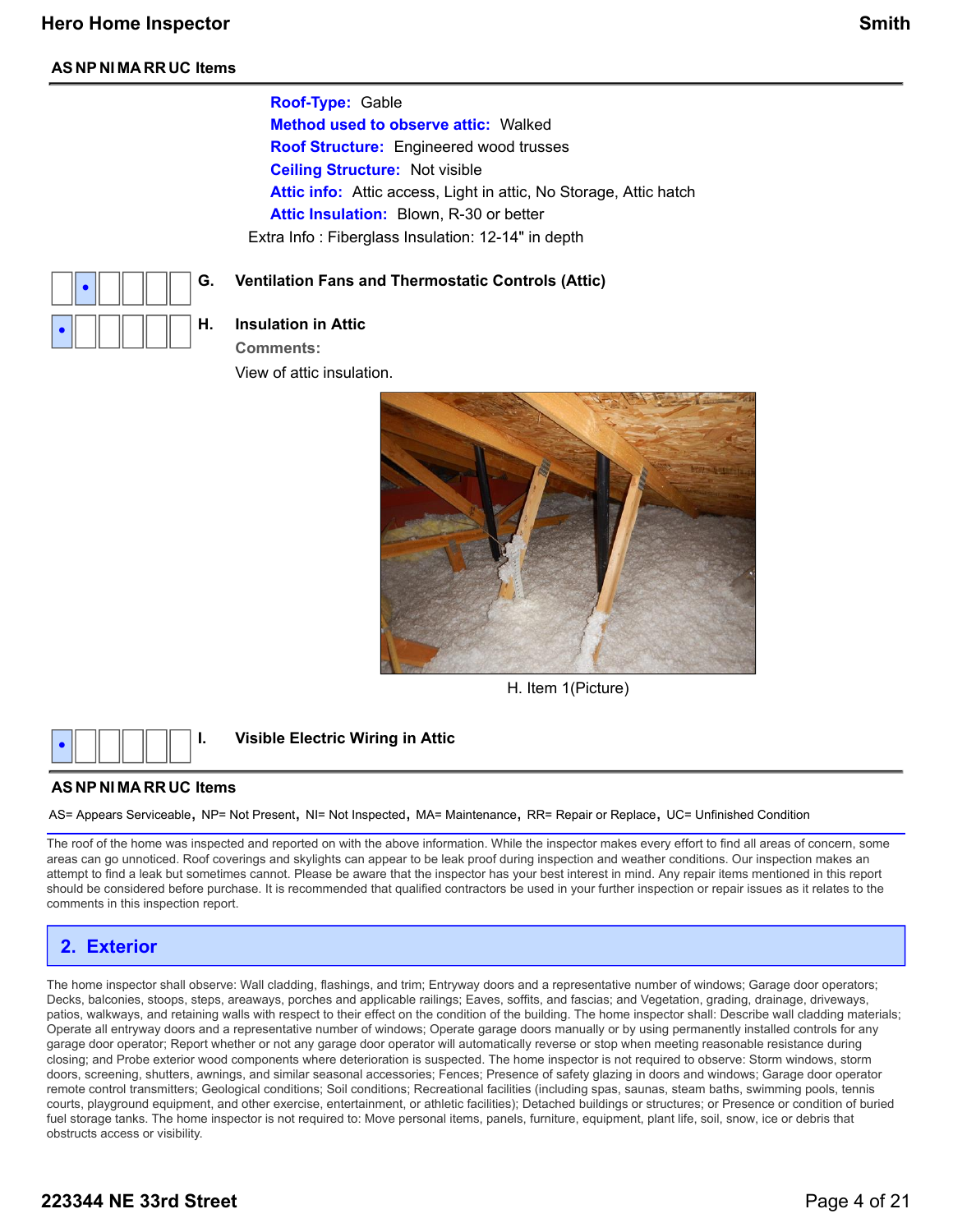AS= Appears Serviceable, NP= Not Present, NI= Not Inspected, MA= Maintenance, RR= Repair or Replace, UC= Unfinished Condition

### **AS NP NI MA RR UC Items**



**A. Wall Cladding, Flashing and Trim**

**Siding Style:** T-111 **Siding Material:** Wood, Composite board

**Comments:**

The wood siding at the South side of home had loose nails that need to be reset and caulked. Further deterioration can occur if not corrected. I recommend prep prime and paint as needed. Localized areas of paint failing on siding (consistent with the age of the home). Needs prep and paint at South side of home.



A. Item 1(Picture)



### **B. Doors (Exterior)**

**Exterior Entry Doors:** Steel, Fiberglass, Insulated glass

### **Comments:**

The thermo seal on the sliding glass door of the master bedroom has failed. This allows condensation and discoloration to develope between the panes. Suggest having panes replaced by someone qualified to do project.



### **C. Windows**

**Comments:**

Latch on dining room window does not lock.



**D. Decks, Balconies, Balconies, Stoops, Steps, Areaways, Porches, Patio/Cover and Applicable Railings**

**Appurtenance:** Covered porch, Sidewalk, Patio

**Comments:**

### **AS NP NI MA RR UC Items**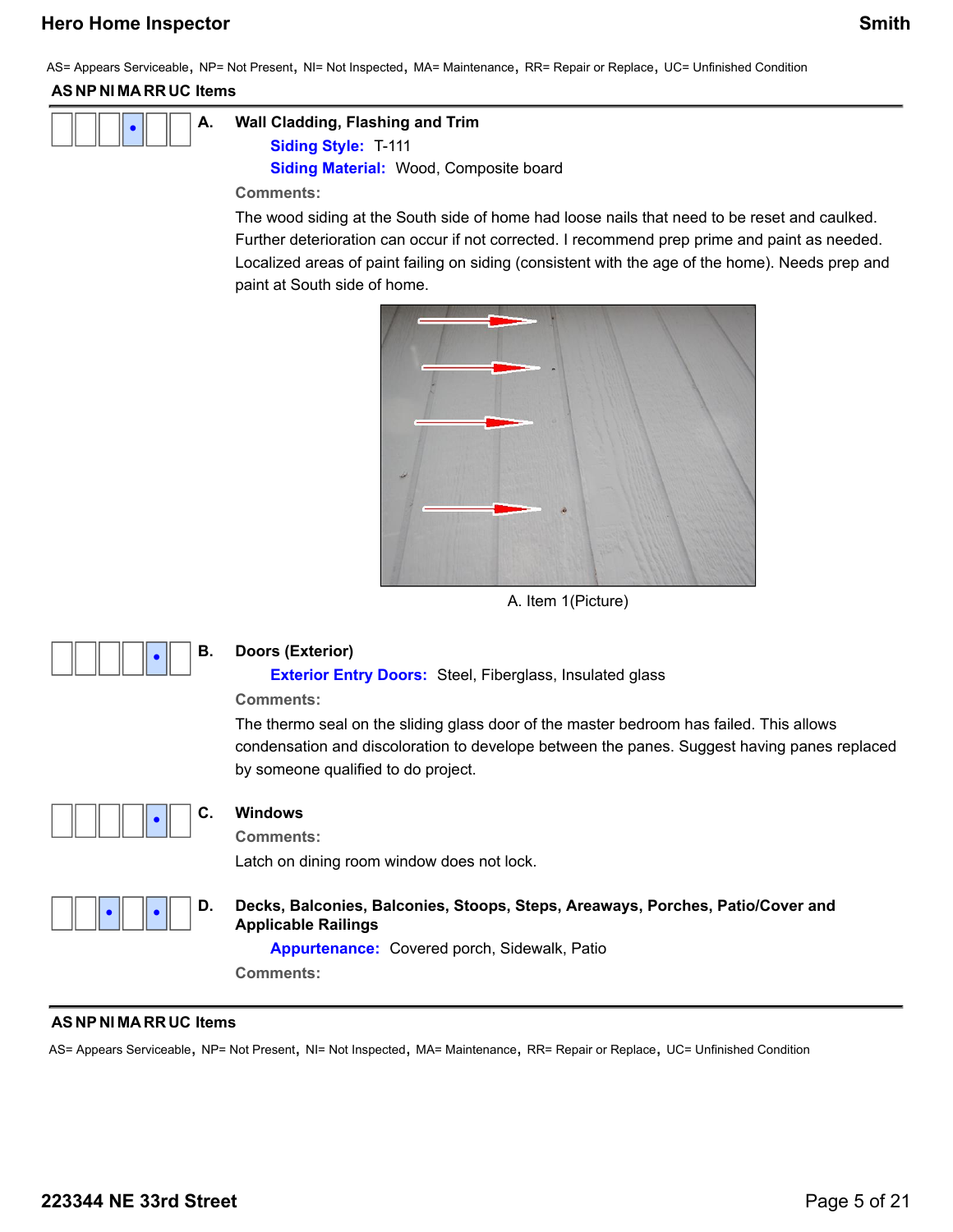The hand/guard rail for the front steps missing. A fall or injury could occur if not corrected. A handrail should be installed for safety.



D. Item 1(Picture)



**E. Vegetation, Grading, Drainage, Driveways, Patio Floor, Walkways and Retaining Walls (With respect to their effect on the condition of the building) Driveway:** Concrete



### **F. Eaves, Soffits and Fascias**

### **G. Plumbing Water Faucets (hose bibs)**

**Comments:**

Hose bibs located on NE corner of house and inside garage. Water pressure was noted at 60 psi.



#### **H. Outlets (Exterior)**

**Comments:**

#### **AS NP NI MA RR UC Items**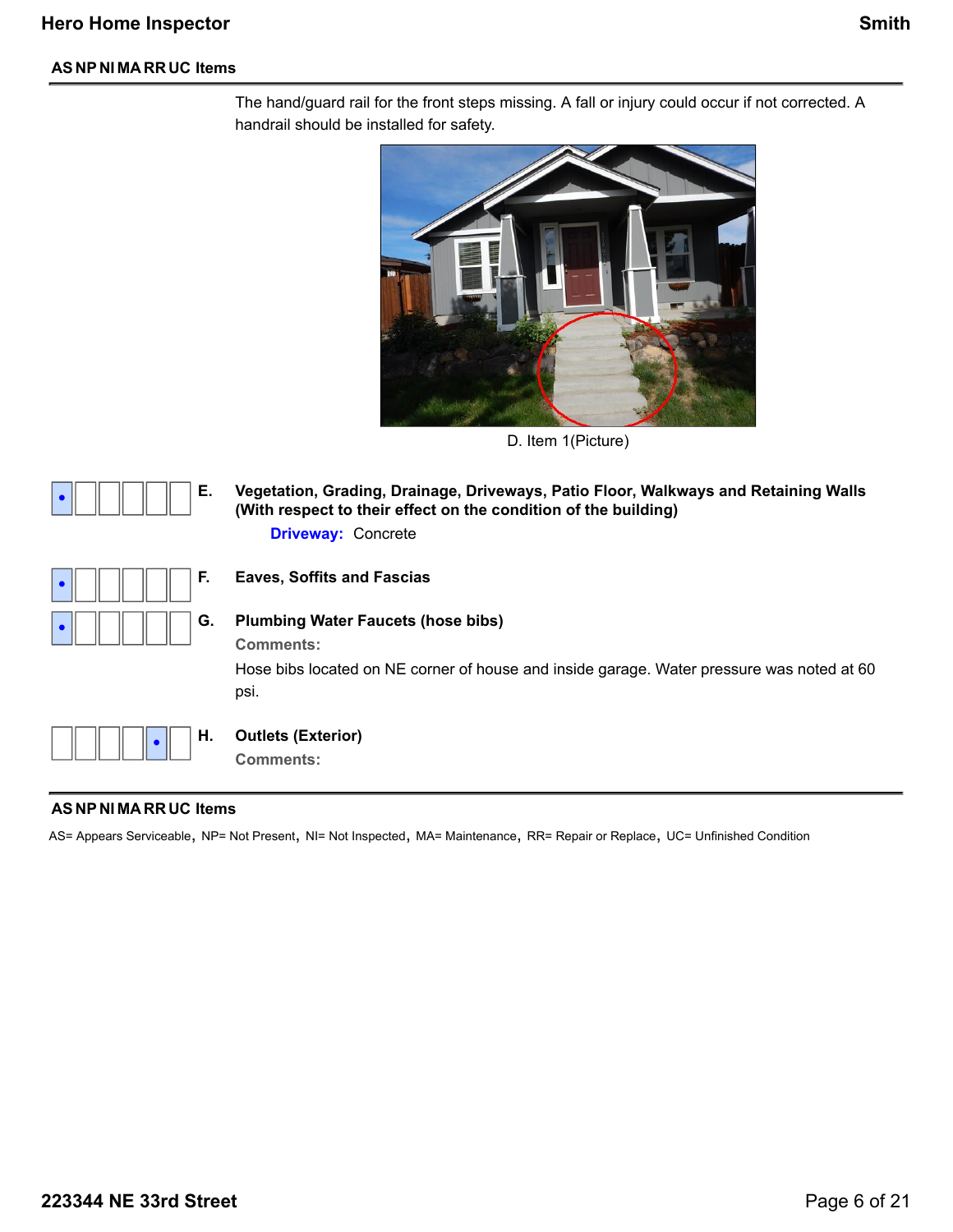One outlet at the front right, side of house did not function or there is no power to outlet. Further inspection is needed by a qualified licensed electrical contractor.



H. Item 1(Picture)

#### **AS NP NI MA RR UC Items**

AS= Appears Serviceable, NP= Not Present, NI= Not Inspected, MA= Maintenance, RR= Repair or Replace, UC= Unfinished Condition

The exterior of the home was inspected and reported on with the above information. While the inspector makes every effort to find all areas of concern, some areas can go unnoticed. Please be aware that the inspector has your best interest in mind. Any repair items mentioned in this report should be considered before purchase. It is recommended that qualified contractors be used in your further inspection or repair issues as it relates to the comments in this inspection report.

### **3. Garage**

AS= Appears Serviceable, NP= Not Present, NI= Not Inspected, MA= Maintenance, RR= Repair or Replace, UC= Unfinished Condition

#### **AS NP NI MA RR UC Items**

**• •**

**A. Garage Walls (Including Firewall Separation)**

**Comments:**

#### **AS NP NI MA RR UC Items**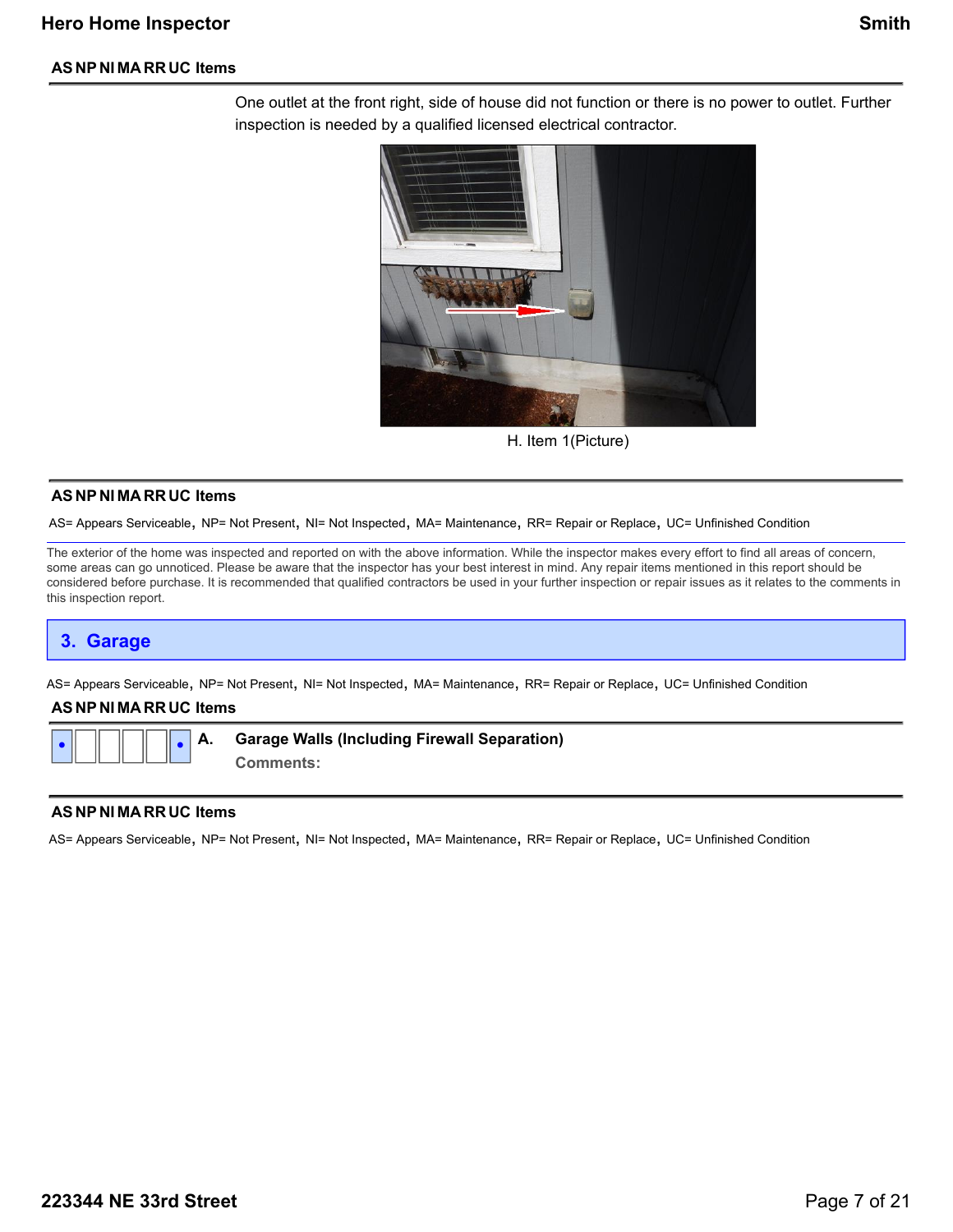

The garage interior is unfinished and not insulated. The walls are exposed studs and wiring.

A. Item 1(Picture)



**B. Garage Floor**

**C. Garage Door (s) Garage Door Type:** One manual

|  | D. |
|--|----|
|  | E. |

**D. Occupant Door from Garage to inside home**

**Garage Door Material:** Metal

**E. Garage Door Operators (Report whether or not doors will reverse when met with resistance)**

**Auto-opener Manufacturer:** OVERHEAD DOOR

**Comments:**

Garage door safety mechanisms appeared to function as intended when tested.

#### **AS NP NI MA RR UC Items**

AS= Appears Serviceable, NP= Not Present, NI= Not Inspected, MA= Maintenance, RR= Repair or Replace, UC= Unfinished Condition

### **4. Kitchen Components and Appliances**

The home inspector shall observe and operate the basic functions of the following kitchen appliances: Permanently installed dishwasher, through its normal cycle; Range, cook top, and permanently installed oven; Trash compactor; Garbage disposal; Ventilation equipment or range hood; and Permanently installed microwave oven. The home inspector is not required to observe: Clocks, timers, self-cleaning oven function, or thermostats for calibration or automatic operation; Non built-in appliances; or Refrigeration units. The home inspector is not required to operate: Appliances in use; or Any appliance that is shut down or otherwise inoperable.

AS= Appears Serviceable, NP= Not Present, NI= Not Inspected, MA= Maintenance, RR= Repair or Replace, UC= Unfinished Condition

#### **AS NP NI MA RR UC Items**



#### **AS NP NI MA RR UC Items**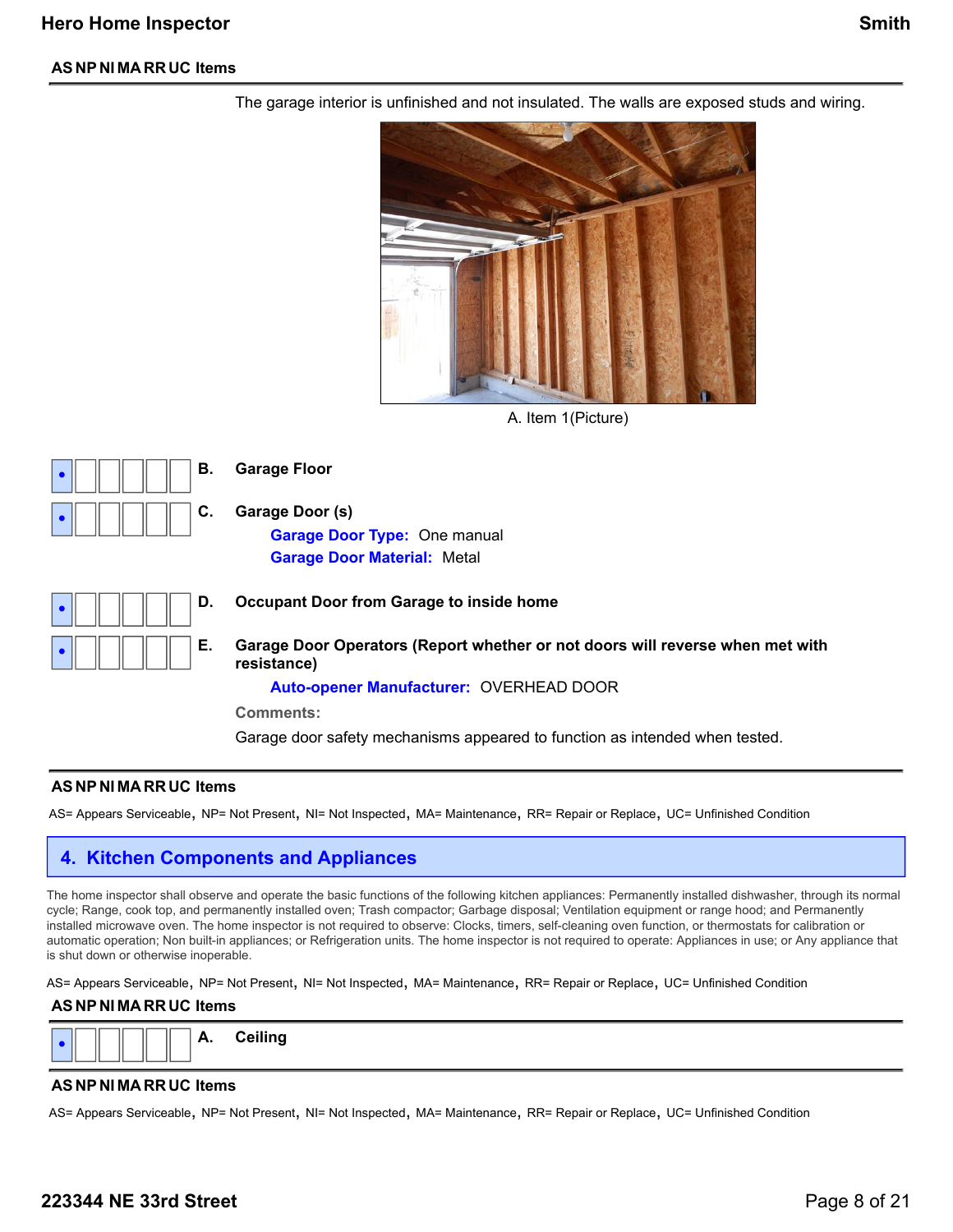### **AS NP NI MA RR UC Items**

| $\begin{array}{ c c c c c }\hline \textbf{.} & \textbf{.} & \textbf{.} \end{array}$ [12] $\begin{array}{ c c c c c }\hline \textbf{.} & \textbf{.} & \textbf{.} \end{array}$ |                                                                  |
|------------------------------------------------------------------------------------------------------------------------------------------------------------------------------|------------------------------------------------------------------|
|                                                                                                                                                                              | <b>Comments:</b>                                                 |
|                                                                                                                                                                              | Sheetrock walls showed wear consistent with the age of the home. |

|--|--|

**•**

**•**

**•**

**•**

**•**

**C. Floor**

**Comments:**

Vinyl flooring showed wear consistent with the age of the home.

### **D. Pantry/Closet Doors**

### **E. Windows**

#### **F. Counters and a representative number of Cabinets**

**Cabinetry:** Wood Extra Info : Oak door fronts **Countertop:** Laminate **Refrigerator:** ROPER Serial # : EM4338144

### **G. Plumbing Drain and Vent Systems**

### **H. Plumbing Water Supply Faucets and Fixtures Comments:**

The faucet leaks at the kitchen sink. Repairs are needed to stop leaking water from damaging the cabinet bottom or to eliminate moisture that may contribute to fungi growth. I recommend repair as necessary by a qualified person. There is evidence of water leakage under the kitchen sink and in the crawlspace.



H. Item 1(Picture)



**I. Outlets Wall Switches and Fixtures**

#### **AS NP NI MA RR UC Items**

AS= Appears Serviceable, NP= Not Present, NI= Not Inspected, MA= Maintenance, RR= Repair or Replace, UC= Unfinished Condition

### **223344 NE 33rd Street** Page 9 of 21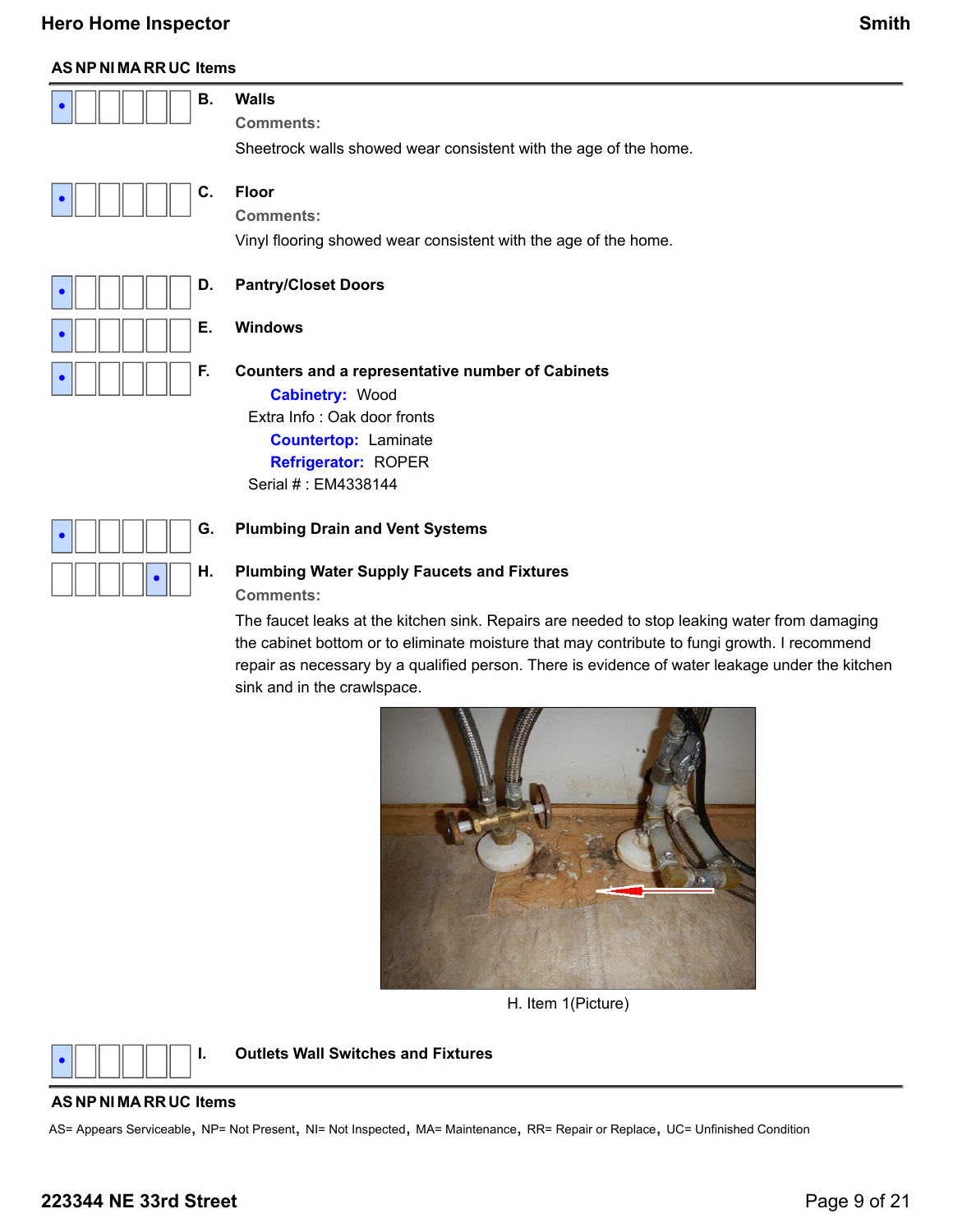**•**

**•**

**•**

**•**

**•**

|    | <b>Comments:</b><br>Outlets in kitchen were GFCI protected.                                                                         |
|----|-------------------------------------------------------------------------------------------------------------------------------------|
| J. | <b>Dishwasher</b><br><b>Dishwasher Brand: AMANA</b><br>Serial #: AMSS34764-BC7609<br><b>Comments:</b><br>Inspector ran short cycle. |
| Κ. | Ranges/Ovens/Cooktops<br>Range/Oven: GENERAL ELECTRIC<br>Serial # : Serial number not legible                                       |
| L. | <b>Range Hood</b><br><b>Exhaust/Range hood: RE-CIRCULATE, GENERAL ELECTRIC</b><br>Serial # : HH342544-PT897                         |
| М. | <b>Food Waste Disposer</b><br><b>Disposer Brand: IN SINK ERATOR</b><br>Serial #: XK-83300221 1/2 horse                              |
| N. | <b>Clothes Dryer Vent Piping</b><br><b>Clothes Dryer Vent Material: Metal</b>                                                       |

**Dryer Power Source:** 220 Electric

#### **AS NP NI MA RR UC Items**

AS= Appears Serviceable, NP= Not Present, NI= Not Inspected, MA= Maintenance, RR= Repair or Replace, UC= Unfinished Condition

The built-in appliances of the home were inspected and reported on with the above information. While the inspector makes every effort to find all areas of concern, some areas can go unnoticed. Please be aware that the inspector has your best interest in mind. Any repair items mentioned in this report should be considered before purchase. It is recommended that qualified contractors be used in your further inspection or repair issues as it relates to the comments in this inspection report.

### **5. Rooms**

The home inspector shall observe: Walls, ceiling, and floors; Steps, stairways, balconies, and railings; Counters and a representative number of installed cabinets; and A representative number of doors and windows. The home inspector shall: Operate a representative number of windows and interior doors; and Report signs of abnormal or harmful water penetration into the building or signs of abnormal or harmful condensation on building components. The home inspector is not required to observe: Paint, wallpaper, and other finish treatments on the interior walls, ceilings, and floors; Carpeting; or Draperies, blinds, or other window treatments.

AS= Appears Serviceable, NP= Not Present, NI= Not Inspected, MA= Maintenance, RR= Repair or Replace, UC= Unfinished Condition

#### **AS NP NI MA RR UC Items**



#### **AS NP NI MA RR UC Items**

AS= Appears Serviceable, NP= Not Present, NI= Not Inspected, MA= Maintenance, RR= Repair or Replace, UC= Unfinished Condition

### **223344 NE 33rd Street** Page 10 of 21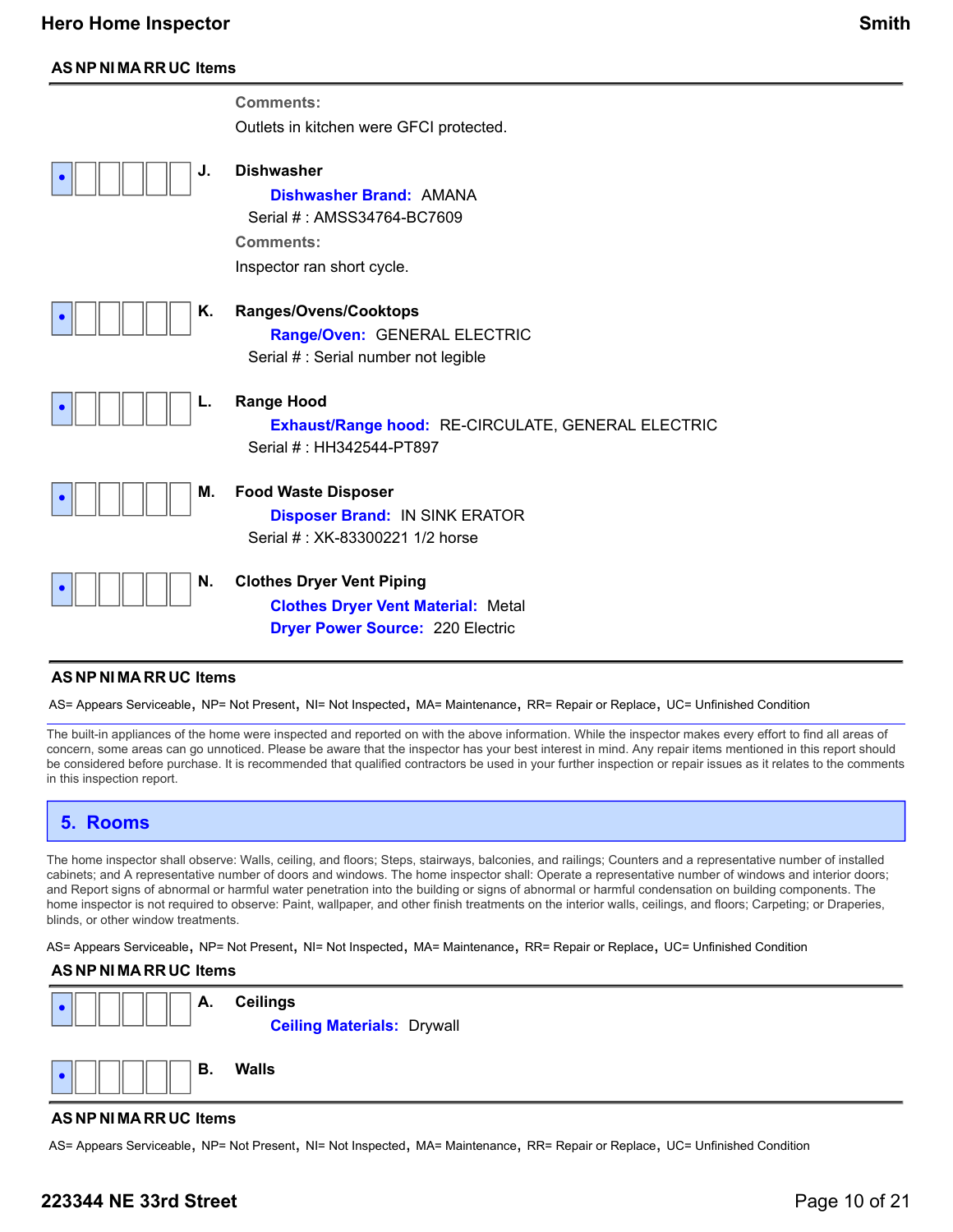### **AS NP NI MA RR UC Items**

#### **Wall Material:** Sheetrock



**Floor Covering(s):** Carpet, Vinyl

**Comments:**

Utility Closet: Vinyl floor had a stain, damage is consistent with the age of the home.



### **D. Doors**

**Interior Doors: Hollow core** 

**Comments:**

Interior doors were composite hollow-core doors.



### **E. Windows**

**Window Types:** Single-hung, Sliders, Thermal/Insulated **Window Manufacturer:** UNKNOWN, MILGARD

**Comments:**

Master bedroom: The caulking on the inside of the window was cracked. Requires maintenance.

The window frame material is vinyl. The manufacturer is Milgard.



### **F. Outlets, Switches and Fixtures**

**Comments:**

(1) The electrical receptacle in the dining room by the front entry was loose.

(2) In the living room on the left side of the fireplace the electrical receptacle was loose.

(3) The outlet cover in the southeast bedroom, on the east wall, was damaged. Broken coverplate should be replaced.



### **G. Smoke alarms**

**Comments:**

Every bedroom had a functional smoke alarm. There was also a smoke alarm in the living room and hallway.



### **H. Carbon Monoxide Detector(s)**

**Comments:**

There is a functional carbon monoxide detector located in the the main hallway at an acceptable distance from each bedroom.

#### **AS NP NI MA RR UC Items**

AS= Appears Serviceable, NP= Not Present, NI= Not Inspected, MA= Maintenance, RR= Repair or Replace, UC= Unfinished Condition

The interior of the home was inspected and reported on with the above information. While the inspector makes every effort to find all areas of concern, some areas can go unnoticed. The inspection did not involve moving furniture and inspecting behind furniture, area rugs or areas obstructed from view. Please be aware that the inspector has your best interest in mind. Any repair items mentioned in this report should be considered before purchase. It is recommended that qualified contractors be used in your further inspection or repair issues as it relates to the comments in this inspection report.

## **6. Bathroom and Components**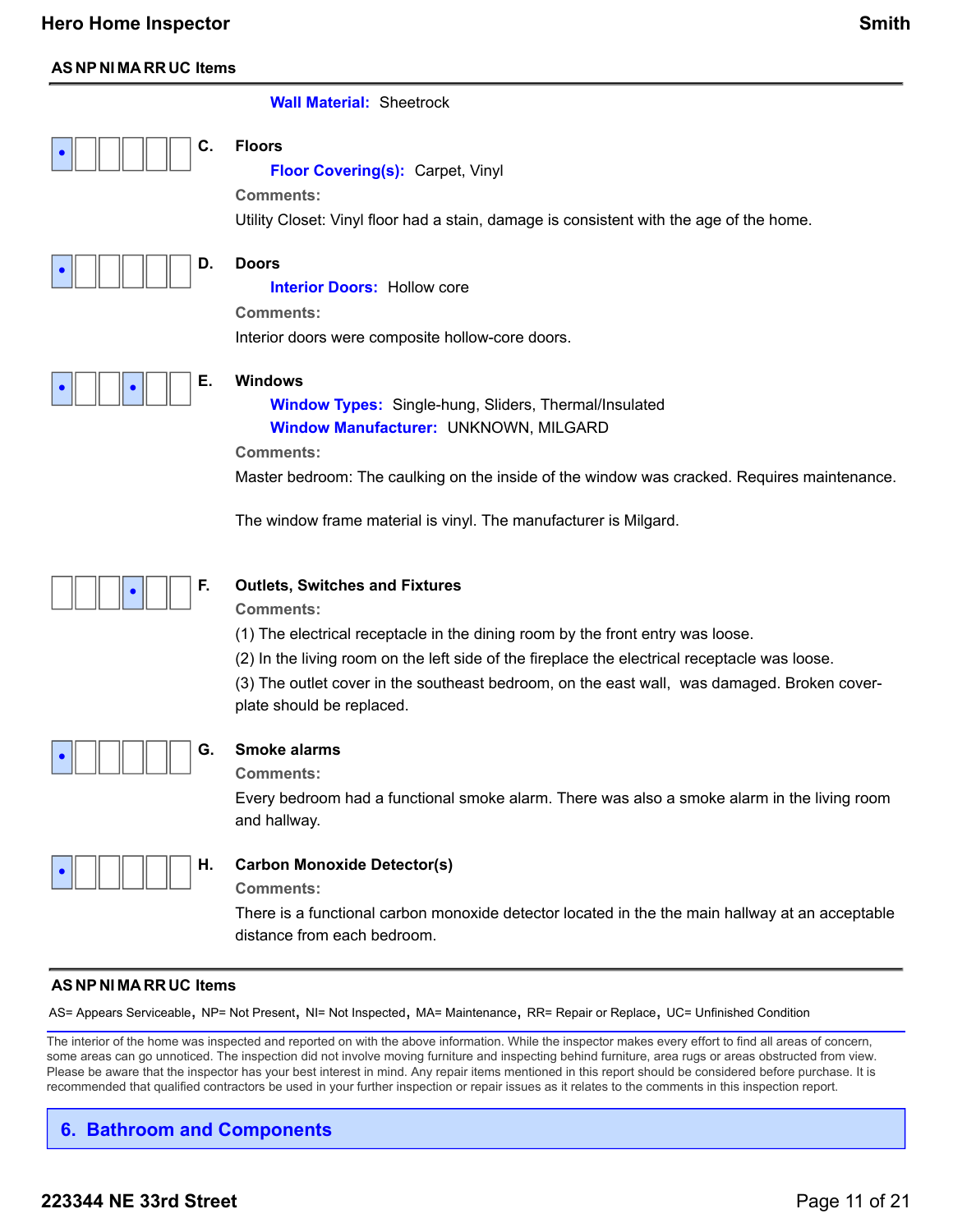AS= Appears Serviceable, NP= Not Present, NI= Not Inspected, MA= Maintenance, RR= Repair or Replace, UC= Unfinished Condition

### **AS NP NI MA RR UC Items**

| А. | <b>Counters and Cabinets</b><br><b>Bathtub Shower: Acryllic</b><br><b>Countertops: Laminate</b><br><b>Flooring: Vinyl</b><br><b>Heat Source: Forced Air</b><br><b>Toilet: Porcelain Floor</b><br><b>Cabinets: Wood</b><br><b>Sink: Porcelain</b><br><b>Doors: Hollow Core, Bi-fold</b> |
|----|----------------------------------------------------------------------------------------------------------------------------------------------------------------------------------------------------------------------------------------------------------------------------------------|
| В. | Doors (Representative number)<br><b>Comments:</b><br>The trim was loose on the bottom left side of the bi-fold doors in the hall bathroom.                                                                                                                                             |
| C. | <b>Windows</b>                                                                                                                                                                                                                                                                         |
| D. | <b>Plumbing Drain, Waste and Vent Systems</b>                                                                                                                                                                                                                                          |
| Е. | Plumbing Water Supply and Distribution Systems and Fixtures<br><b>Comments:</b>                                                                                                                                                                                                        |
|    | The master bath sink drain/stopper was not functional. The bathtub was missing the drain<br>stopper.                                                                                                                                                                                   |
| F. | <b>Outlets Switches and Fixtures</b>                                                                                                                                                                                                                                                   |
| G. | <b>Exhaust fan</b><br><b>Exhaust Fans: Fan only</b>                                                                                                                                                                                                                                    |

#### **AS NP NI MA RR UC Items**

AS= Appears Serviceable, NP= Not Present, NI= Not Inspected, MA= Maintenance, RR= Repair or Replace, UC= Unfinished Condition

### **7. Structural Components**

The Home Inspector shall observe structural components including foundations, floors, walls, columns or piers, ceilings and roof. The home inspector shall describe the type of Foundation, floor structure, wall structure, columns or piers, ceiling structure, roof structure. The home inspector shall: Probe structural components where deterioration is suspected; Enter under floor crawl spaces, basements, and attic spaces except when access is obstructed, when entry could damage the property, or when dangerous or adverse situations are suspected; Report the methods used to observe under floor crawl spaces and attics; and Report signs of abnormal or harmful water penetration into the building or signs of abnormal or harmful condensation on building components. The home inspector is not required to: Enter any area or perform any procedure that may damage the property or its components or be dangerous to or adversely effect the health of the home inspector or other persons.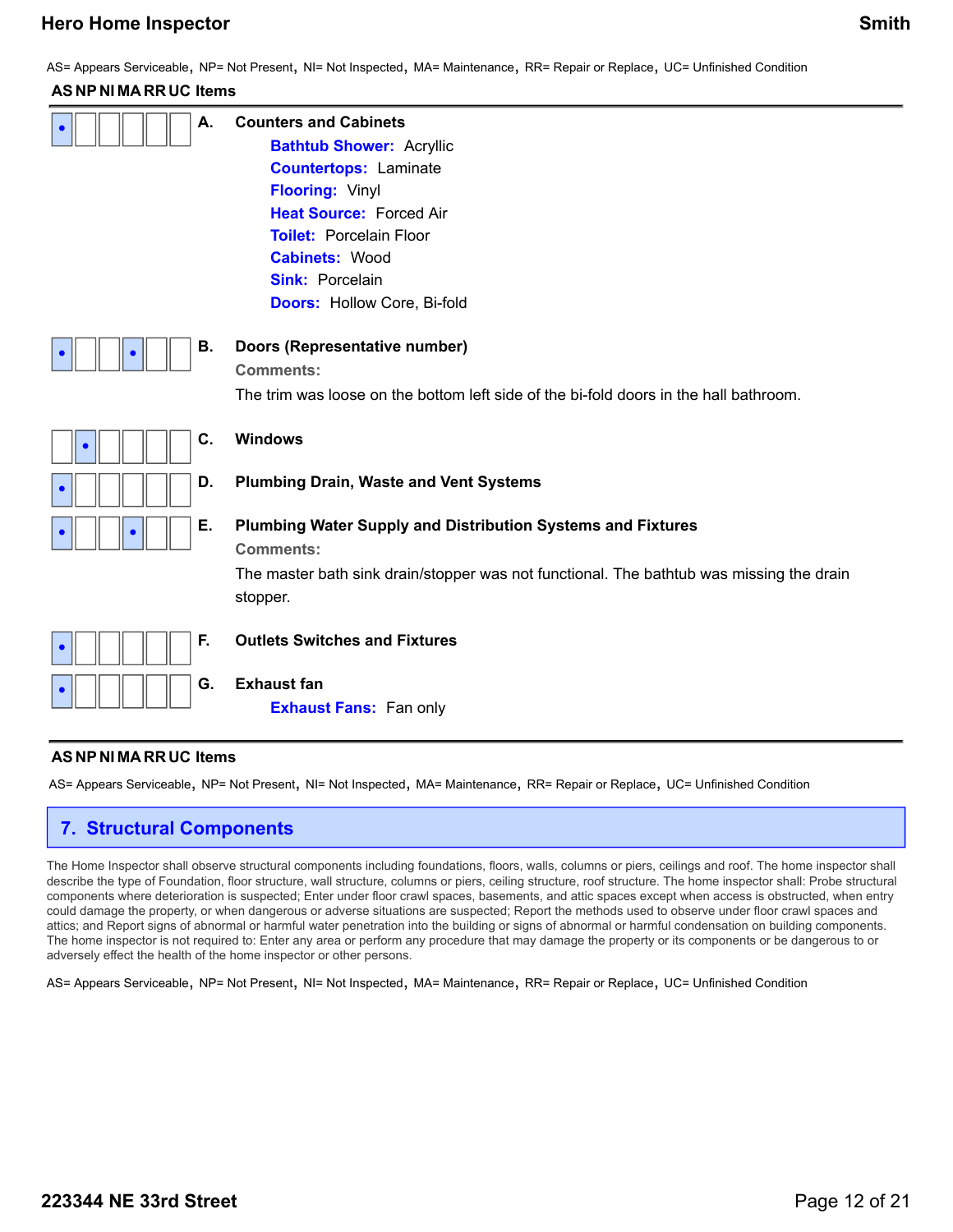#### **AS NP NI MA RR UC Items**

| А. | Foundations, Basements and Crawlspaces (Report signs of abnormal or harmful water<br>penetration into the building or signs of abnormal or harmful condensation on building<br>components.)                                                                                       |
|----|-----------------------------------------------------------------------------------------------------------------------------------------------------------------------------------------------------------------------------------------------------------------------------------|
|    | <b>Foundation:</b> Poured concrete                                                                                                                                                                                                                                                |
|    | Method used to observe Crawlspace: Crawled                                                                                                                                                                                                                                        |
|    | <b>Comments:</b>                                                                                                                                                                                                                                                                  |
|    | Note that small amount of water was pooling under the kitchen sink, likely a result of the<br>malfunctioning sink faucet. Inspector ran water into sink, while in crawl space, and observed<br>plumbing function and did not observe any other potential leaks during inspection. |
| В. | <b>Walls (Structural)</b>                                                                                                                                                                                                                                                         |
|    | Wall Structure: 2 X 4 Wood, 2 X 6 Wood                                                                                                                                                                                                                                            |
| С. | <b>Columns or Piers</b>                                                                                                                                                                                                                                                           |
|    | <b>Columns or Piers:</b> Supporting walls                                                                                                                                                                                                                                         |
| D. | <b>Floors (Structural)</b>                                                                                                                                                                                                                                                        |
|    | <b>Floor Structure:</b> Engineered floor joists                                                                                                                                                                                                                                   |
| Е. | <b>Insulation under Floor System</b>                                                                                                                                                                                                                                              |
|    | Floor System Insulation: Batts, Fiberglass, R-25                                                                                                                                                                                                                                  |
| F. | Vapor Retarders (On ground in crawlspace or basement)                                                                                                                                                                                                                             |
| G. | Ventilation of Foundation Area (crawlspace or basement)<br><b>Comments:</b>                                                                                                                                                                                                       |
|    | The crawlspace vent at the south-side of the home (where the TV wires enter) the screen had                                                                                                                                                                                       |
|    | been damaged. Inspector suggests repairing the screen material to prevent rodent intrusion.                                                                                                                                                                                       |

#### **AS NP NI MA RR UC Items**

AS= Appears Serviceable, NP= Not Present, NI= Not Inspected, MA= Maintenance, RR= Repair or Replace, UC= Unfinished Condition

The structure of the home was inspected and reported on with the above information. While the inspector makes every effort to find all areas of concern, some areas can go unnoticed. Please be aware that the inspector has your best interest in mind. Any repair items mentioned in this report should be considered before purchase. It is recommended that qualified contractors be used in your further inspection or repair issues as it relates to the comments in this inspection report.

### **8. Plumbing System**

The home inspector shall observe: Interior water supply and distribution system, including: piping materials, supports, and insulation; fixtures and faucets; functional flow; leaks; and cross connections; Interior drain, waste, and vent system, including: traps; drain, waste, and vent piping; piping supports and pipe insulation; leaks; and functional drainage; Hot water systems including: water heating equipment; normal operating controls; automatic safety controls; and chimneys, flues, and vents; Fuel storage and distribution systems including: interior fuel storage equipment, supply piping, venting, and supports; leaks; and Sump pumps. The home inspector shall describe: Water supply and distribution piping materials; Drain, waste, and vent piping materials; Water heating equipment; and Location of main water supply shutoff device. The home inspector shall operate all plumbing fixtures, including their faucets and all exterior faucets attached to the house, except where the flow end of the faucet is connected to an appliance. The home inspector is not required to: State the effectiveness of anti-siphon devices; Determine whether water supply and waste disposal systems are public or private; Operate automatic safety controls; Operate any valve except water closet flush valves, fixture faucets, and hose faucets; Observe: Water conditioning systems; Fire and lawn sprinkler systems; On-site water supply quantity and quality; On-site waste disposal systems; Foundation irrigation systems; Spas, except as to functional flow and functional drainage; Swimming pools; Solar water heating equipment; or Observe the system for proper sizing, design, or use of proper materials.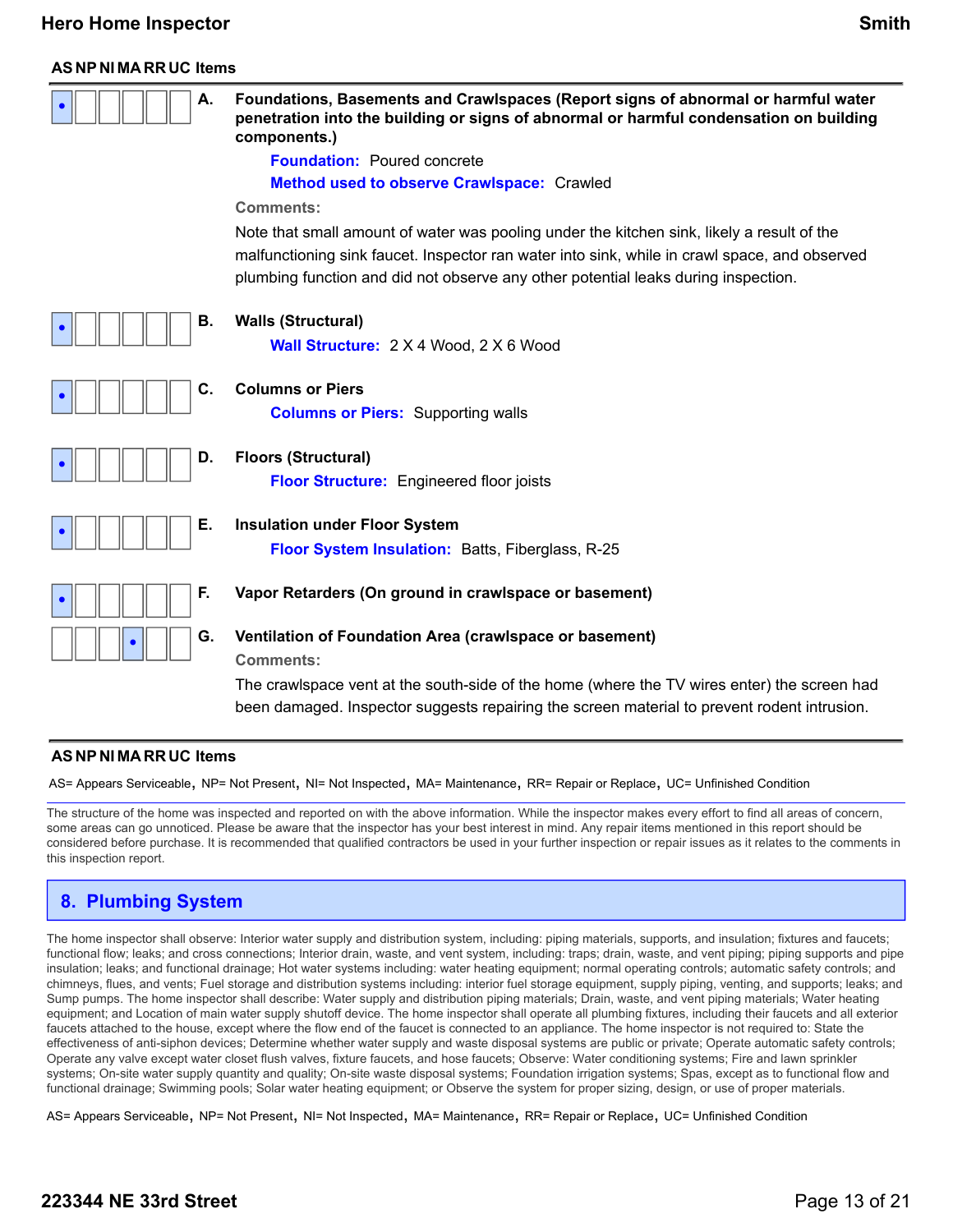### **AS NP NI MA RR UC Items**

| Α. | <b>Plumbing Drain, Waste and Vent Systems</b>                                                                             |
|----|---------------------------------------------------------------------------------------------------------------------------|
|    | <b>Plumbing Waste Line: ABS</b>                                                                                           |
|    | <b>Water Heater Location: Washer Dryer Room</b>                                                                           |
| В. | <b>Plumbing Water Supply and Distribution Systems and Fixtures</b>                                                        |
|    | <b>Water Source: Public</b>                                                                                               |
|    | <b>Water Filters: None</b>                                                                                                |
|    | <b>Plumbing Water Supply (into home): Pex</b>                                                                             |
|    | <b>Plumbing Water Distribution (inside home): PEX</b>                                                                     |
| C. | Hot Water Systems, Controls, Chimneys, Flues and Vents                                                                    |
|    | <b>Water Heater Power Source: Electric</b>                                                                                |
|    | Water Heater Capacity: 50 Gallon (2-3 people)                                                                             |
|    | Water Heater Manufacturer: BRADFORD-WHITE                                                                                 |
|    | <b>Comments:</b>                                                                                                          |
|    | Hot water tank did not have a drain pan. This is informational only - the drain pan is not required.                      |
|    | But, inspector would recommend the addition of a drain pan in the future to mitigate any damage<br>from possible leakage. |
| D. | <b>Main Water Shut-off Device (Describe location)</b>                                                                     |
|    | <b>Comments:</b>                                                                                                          |
|    | Shutoff device is located at the NE corner of house, just inside the gate, in a valve control box.                        |
|    | Also, at the east side of the sidewalk in the water meter box is an additional shutoff valve.                             |
|    |                                                                                                                           |
| Е. | Fuels Storage and Distribution Systems (Interior fuel storage, piping, venting, supports,<br>leaks)                       |
| F. | <b>Main Fuel Shut-off (Describe Location)</b>                                                                             |
|    | <b>Comments:</b>                                                                                                          |
|    | Main fuel shutoff is at the SE corner of house, at natural gas meter.                                                     |

#### **AS NP NI MA RR UC Items**

AS= Appears Serviceable, NP= Not Present, NI= Not Inspected, MA= Maintenance, RR= Repair or Replace, UC= Unfinished Condition

The plumbing in the home was inspected and reported on with the above information. While the inspector makes every effort to find all areas of concern, some areas can go unnoticed. Washing machine drain line for example cannot be checked for leaks or the ability to handle the volume during drain cycle. Older homes with galvanized supply lines or cast iron drain lines can be obstructed and barely working during an inspection but then fails under heavy use. If the water is turned off or not used for periods of time (like a vacant home waiting for closing) rust or deposits within the pipes can further clog the piping system. Please be aware that the inspector has your best interest in mind. Any repair items mentioned in this report should be considered before purchase. It is recommended that qualified contractors be used in your further inspection or repair issues as it relates to the comments in this inspection report.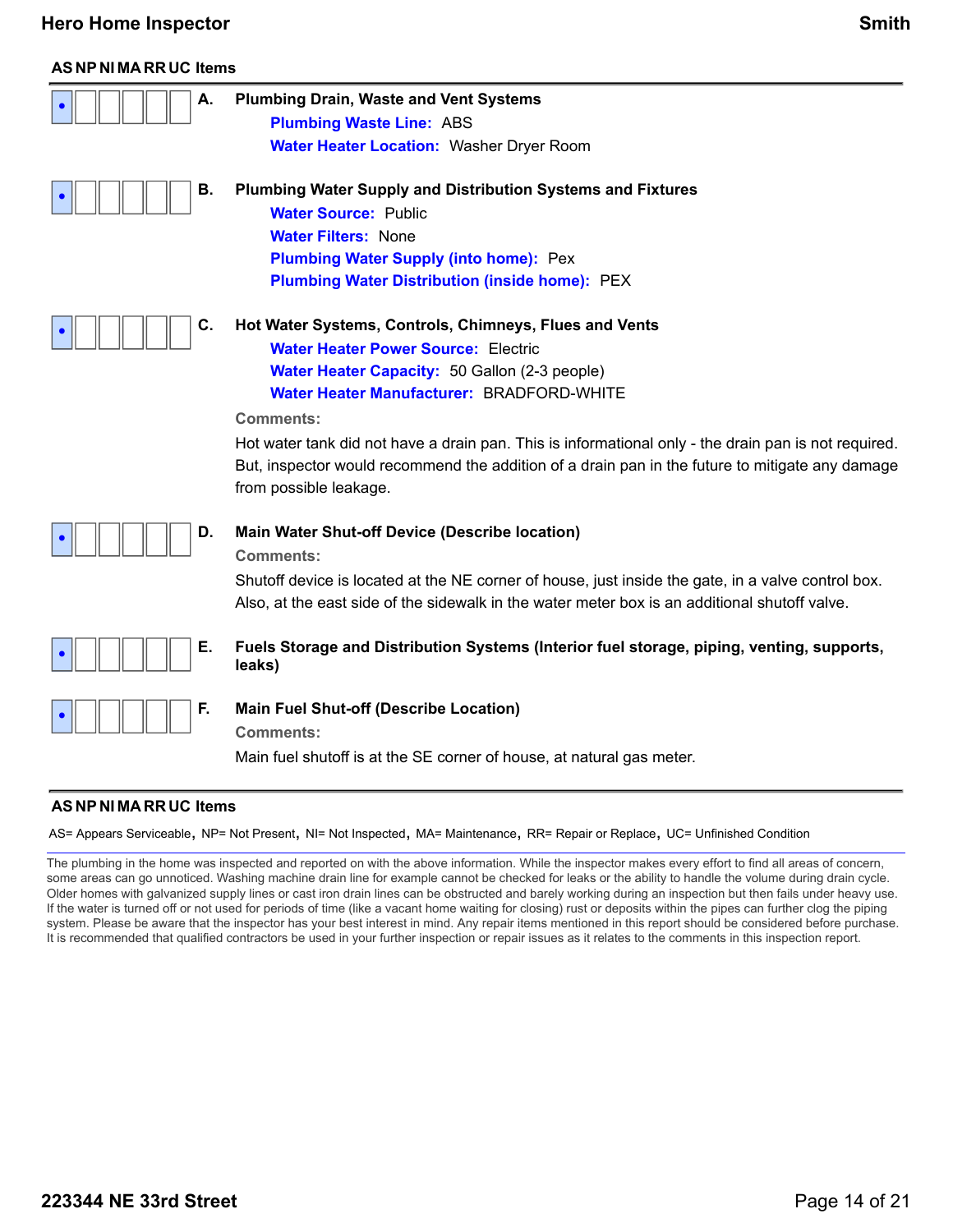### **9. Electrical System**

The home inspector shall observe: Service entrance conductors; Service equipment, grounding equipment, main over current device, and main and distribution panels; Amperage and voltage ratings of the service; Branch circuit conductors, their over current devices, and the compatibility of their ampacities and voltages; The operation of a representative number of installed ceiling fans, lighting fixtures, switches and receptacles located inside the house, garage, and on the dwelling's exterior walls; The polarity and grounding of all receptacles within six feet of interior plumbing fixtures, and all receptacles in the garage or carport, and on the exterior of inspected structures; The operation of ground fault circuit interrupters; and Smoke detectors. The home inspector shall describe: Service amperage and voltage; Service entry conductor materials; Service type as being overhead or underground; and Location of main and distribution panels. The home inspector shall report any observed aluminum branch circuit wiring. The home inspector shall report on presence or absence of smoke detectors, and operate their test function, if accessible, except when detectors are part of a central system. The home inspector is not required to: Insert any tool, probe, or testing device inside the panels; Test or operate any over current device except ground fault circuit interrupters; Dismantle any electrical device or control other than to remove the covers of the main and auxiliary distribution panels; or Observe: Low voltage systems; Security system devices, heat detectors, or carbon monoxide detectors; Telephone, security, cable TV, intercoms, or other ancillary wiring that is not a part of the primary electrical distribution system; or Built-in vacuum equipment.

AS= Appears Serviceable, NP= Not Present, NI= Not Inspected, MA= Maintenance, RR= Repair or Replace, UC= Unfinished Condition

#### **AS NP NI MA RR UC Items**



#### **AS NP NI MA RR UC Items**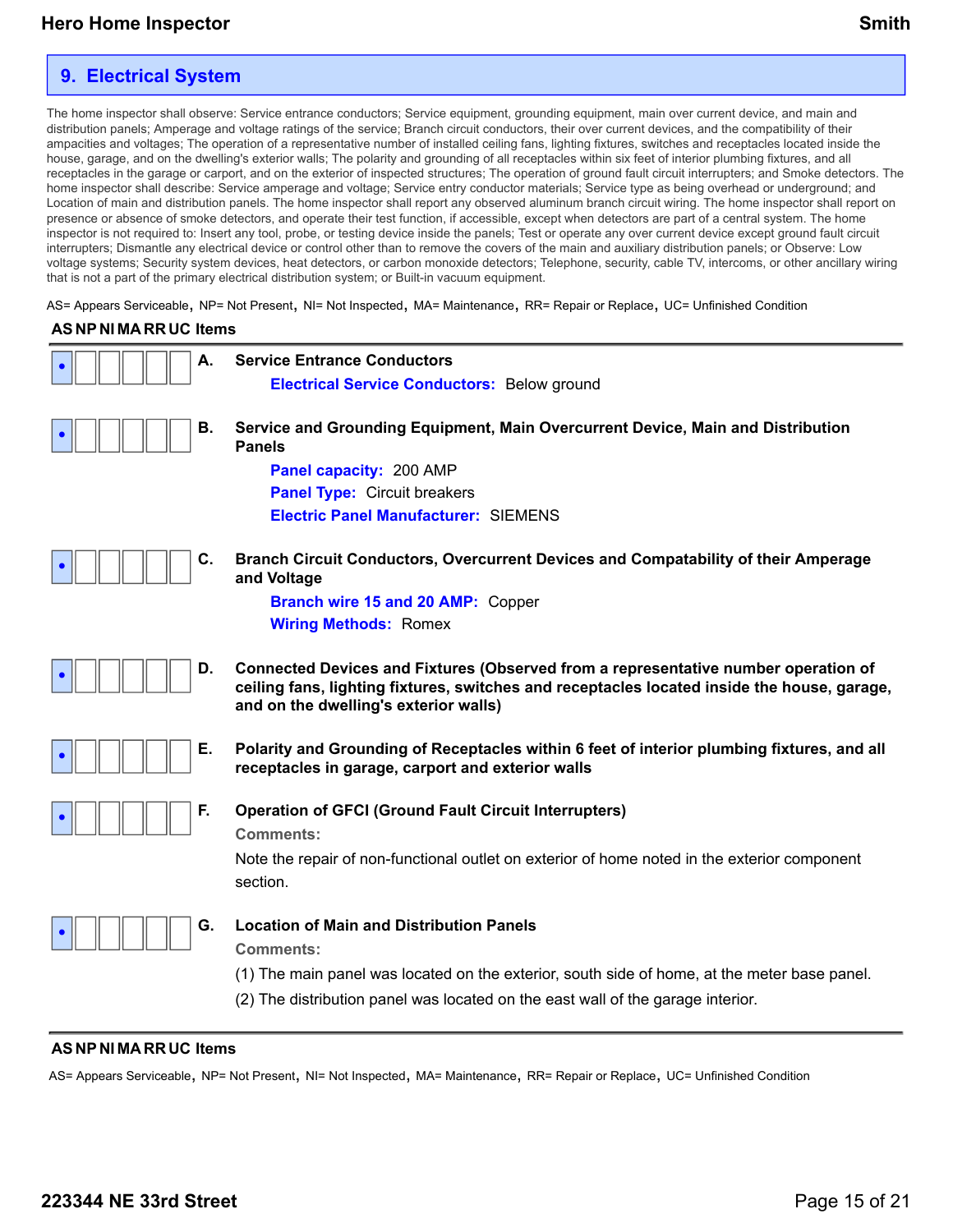The electrical system of the home was inspected and reported on with the above information. While the inspector makes every effort to find all areas of concern, some areas can go unnoticed. Outlets were not removed and the inspection was only visual. Any outlet not accessible (behind the refrigerator for example) was not inspected or accessible. Please be aware that the inspector has your best interest in mind. Any repair items mentioned in this report should be considered before purchase. It is recommended that qualified contractors be used in your further inspection or repair issues as it relates to the comments in this inspection report.

## **10. Heating / Central Air Conditioning**

The home inspector shall observe permanently installed heating and cooling systems including: Heating equipment; Cooling Equipment that is central to home; Normal operating controls; Automatic safety controls; Chimneys, flues, and vents, where readily visible; Solid fuel heating devices; Heat distribution systems including fans, pumps, ducts and piping, with supports, insulation, air filters, registers, radiators, fan coil units, convectors; and the presence of an installed heat source in each room. The home inspector shall describe: Energy source; and Heating equipment and distribution type. The home inspector shall operate the systems using normal operating controls. The home inspector shall open readily openable access panels provided by the manufacturer or installer for routine homeowner maintenance. The home inspector is not required to: Operate heating systems when weather conditions or other circumstances may cause equipment damage; Operate automatic safety controls; Ignite or extinguish solid fuel fires; or Observe: The interior of flues; Fireplace insert flue connections; Humidifiers; Electronic air filters; or The uniformity or adequacy of heat supply to the various rooms.

AS= Appears Serviceable, NP= Not Present, NI= Not Inspected, MA= Maintenance, RR= Repair or Replace, UC= Unfinished Condition

### **AS NP NI MA RR UC Items**



### **AS NP NI MA RR UC Items**

AS= Appears Serviceable, NP= Not Present, NI= Not Inspected, MA= Maintenance, RR= Repair or Replace, UC= Unfinished Condition

### **223344 NE 33rd Street** Page 16 of 21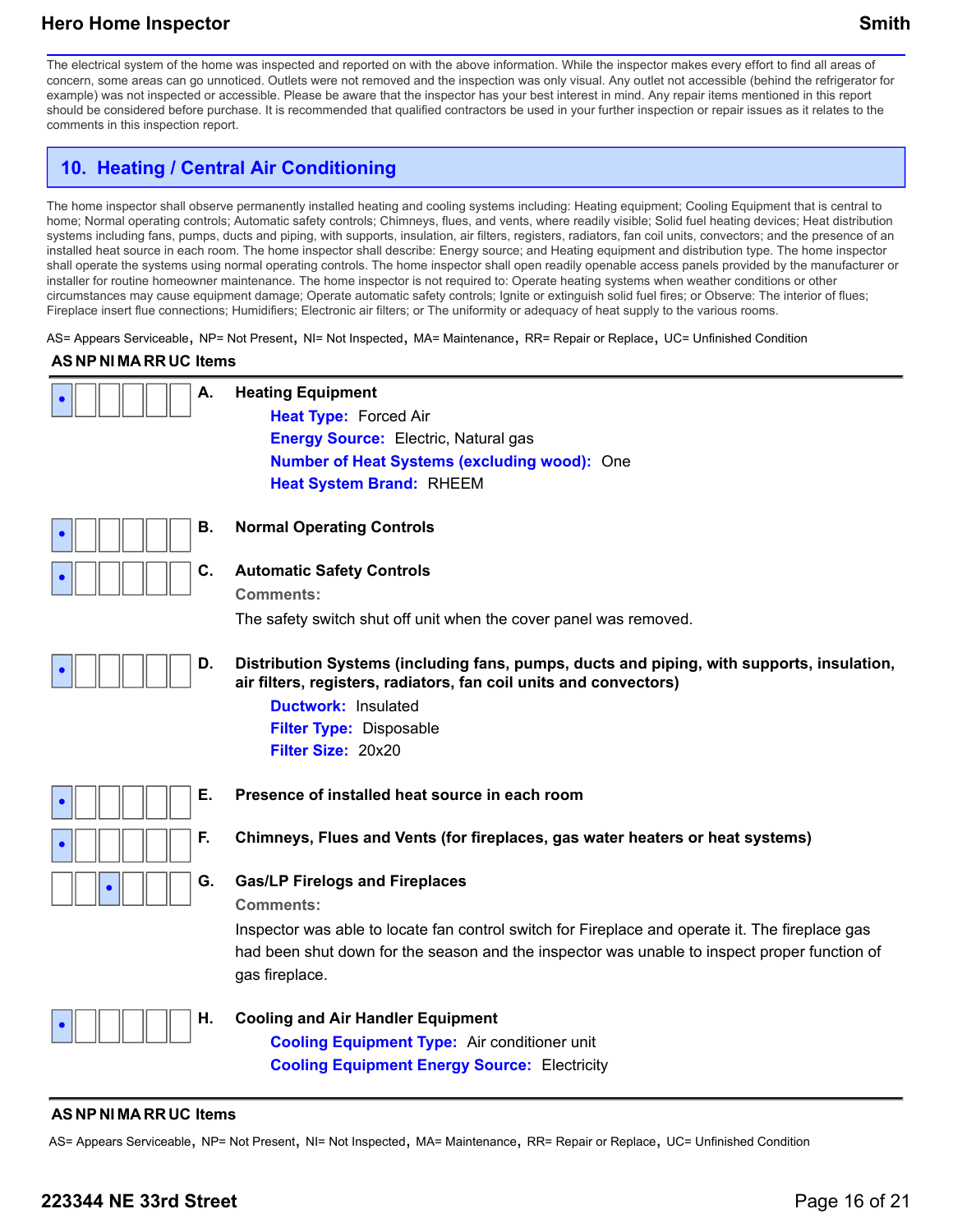### **AS NP NI MA RR UC Items**

### **Central Air Manufacturer:** RHEEM **Number of AC Only Units:** One

| <b>Comments:</b><br>Location of thermostat is in the main hallway.                                                         |
|----------------------------------------------------------------------------------------------------------------------------|
| $\bullet$ $\parallel$ $\parallel$ $\parallel$ $\parallel$ $\parallel$ J. Presence of installed cooling source in each room |

### **AS NP NI MA RR UC Items**

**•**

AS= Appears Serviceable, NP= Not Present, NI= Not Inspected, MA= Maintenance, RR= Repair or Replace, UC= Unfinished Condition

The heating and cooling system of this home was inspected and reported on with the above information. While the inspector makes every effort to find all areas of concern, some areas can go unnoticed. The inspection is not meant to be technically exhaustive. The inspection does not involve removal and inspection behind service door or dismantling that would otherwise reveal something only a licensed heat contractor would discover. Please be aware that the inspector has your best interest in mind. Any repair items mentioned in this report should be considered before purchase. It is recommended that qualified contractors be used in your further inspection or repair issues as it relates to the comments in this inspection report.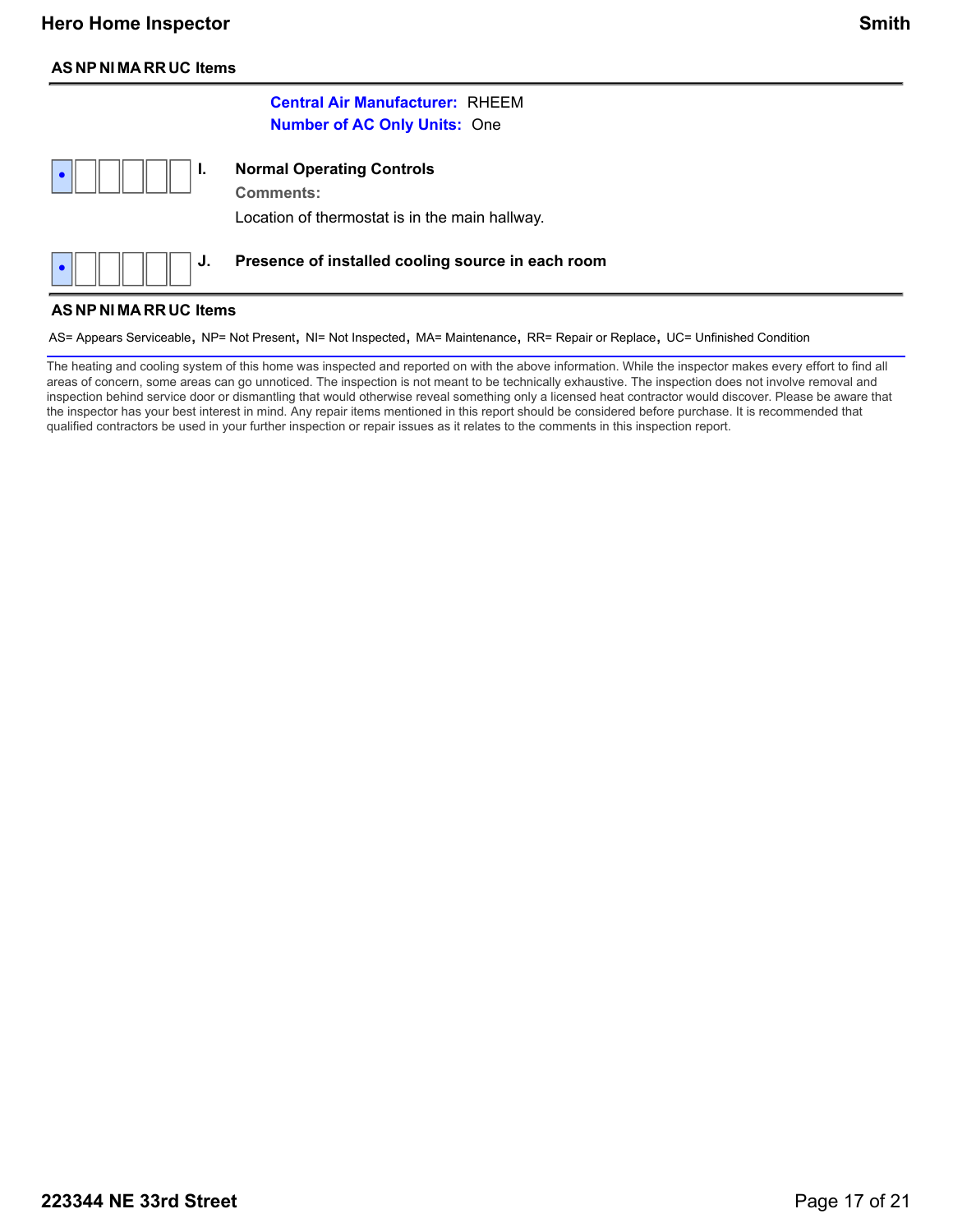# **Summary**



**Hero Home Inspector**

**541-420-8979**

**Customer** Mr. John Smith

**Address** 223344 NE 33rd Street Bend OR 97701

The following items or discoveries indicate that these systems or components **do not function as intended** or **adversely affects the habitability of the dwelling;** or **warrants further investigation by a specialist,** or **requires subsequent observation.** This summary shall not contain recommendations for routine upkeep of a system or component to keep it in proper functioning condition or recommendations to upgrade or enhance the function or efficiency of the home. This Summary is not the entire report. The complete report may include additional information of concern to the customer. It is recommended that the customer read the complete report.

### **General Summary**

### **Wall Cladding, Flashing and Trim**

**1.**The wood siding at the South side of home had loose nails that need to be reset and caulked. Further deterioration can occur if not corrected. I recommend prep prime and paint as needed. Localized areas of paint failing on siding (consistent with the age of the home). Needs prep and paint at South side of home.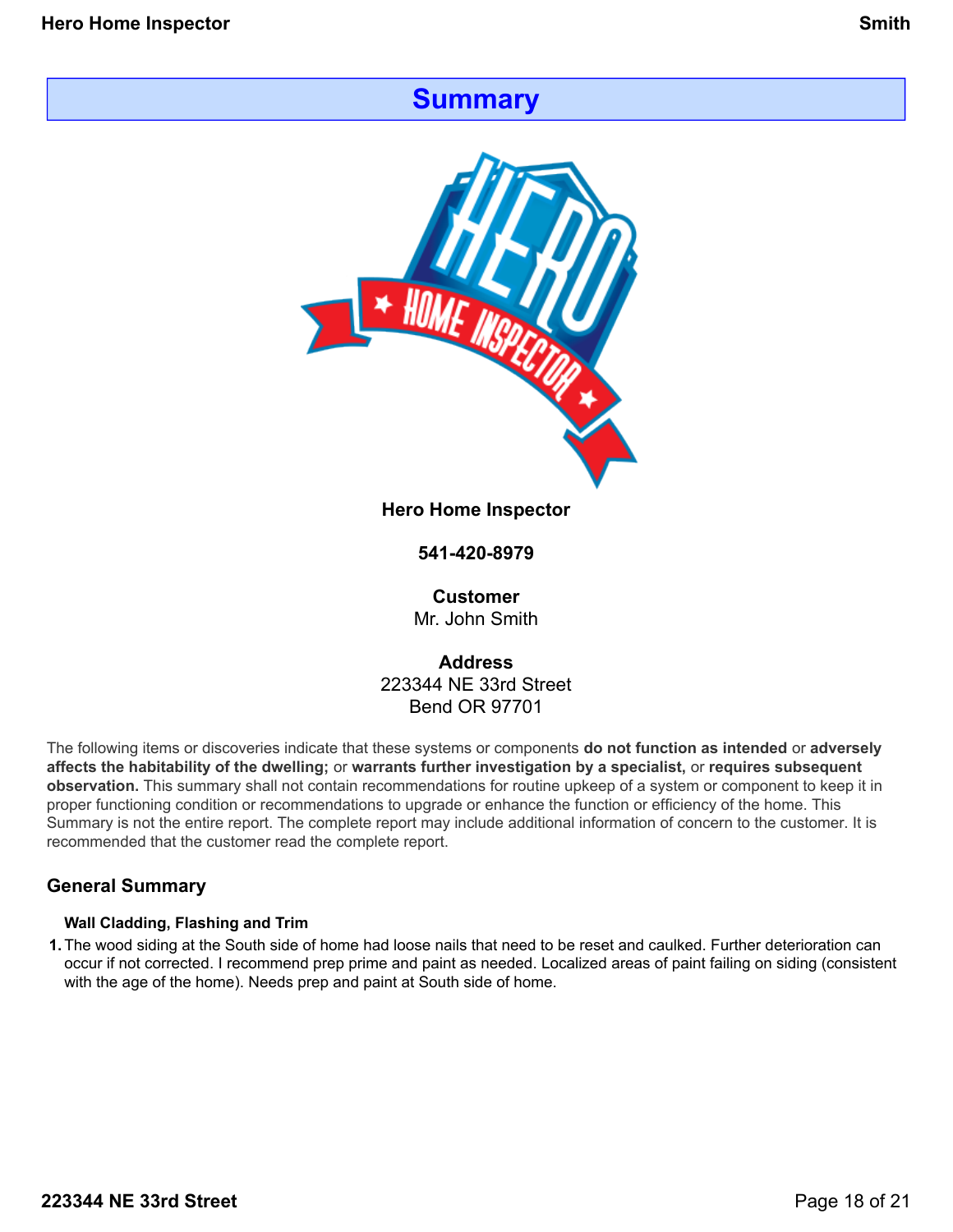

Item 1 - Item 1(Picture)

### **Doors (Exterior)**

**2.**The thermo seal on the sliding glass door of the master bedroom has failed. This allows condensation and discoloration to develope between the panes. Suggest having panes replaced by someone qualified to do project.

#### **Windows**

**3.**Latch on dining room window does not lock.

### **Decks, Balconies, Balconies, Stoops, Steps, Areaways, Porches, Patio/Cover and Applicable Railings**

**4.**The hand/guard rail for the front steps missing. A fall or injury could occur if not corrected. A handrail should be installed for safety.



Item 4 - Item 1(Picture)

### **Outlets (Exterior)**

**5.**One outlet at the front right, side of house did not function or there is no power to outlet. Further inspection is needed by a qualified licensed electrical contractor.